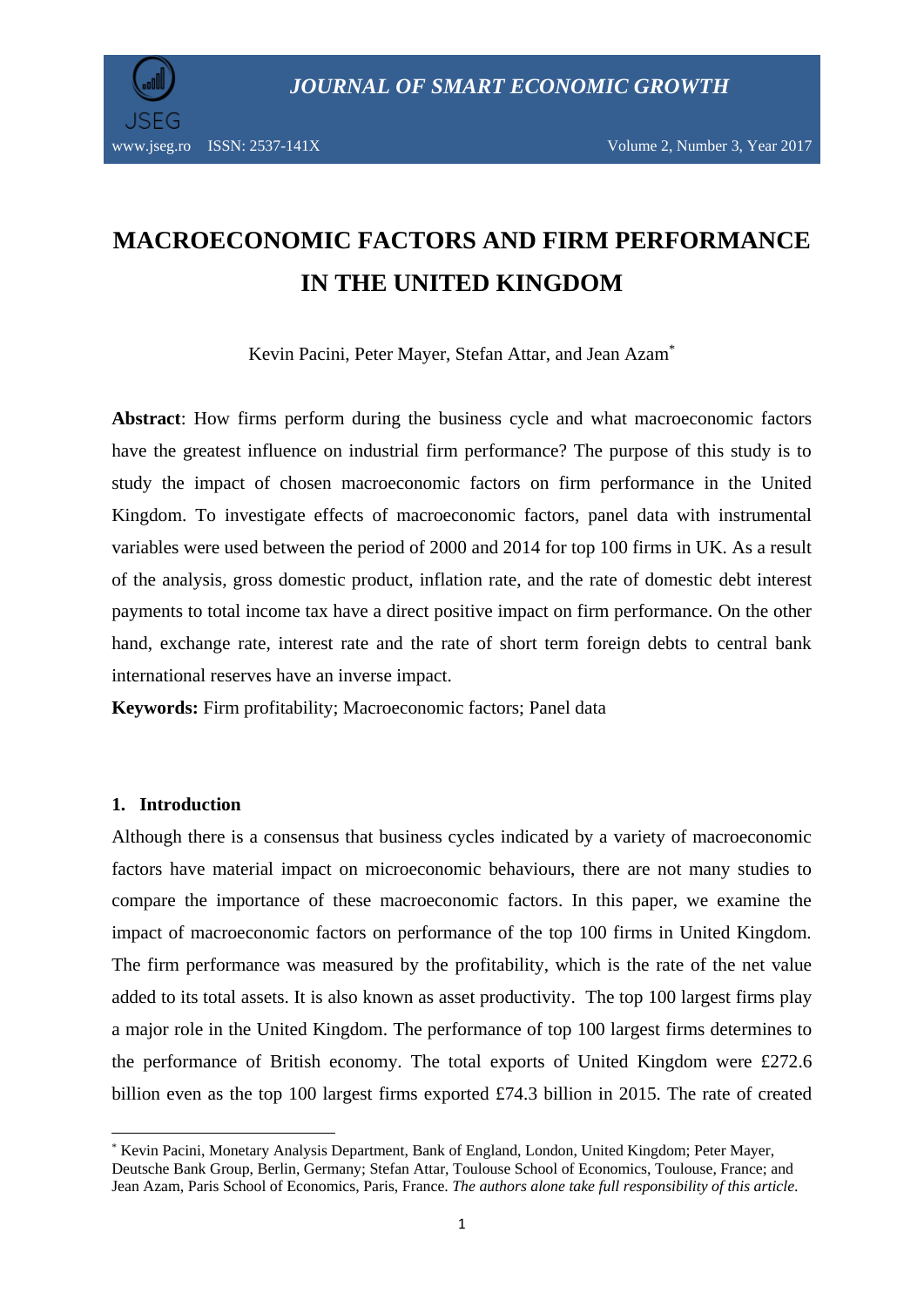

value added in industry by top 100 largest firms was 25.6% in 2014; 24.3% in 2015 with basic prices. The rate of created gross value added with production cost and GDP in industry by top 100 largest firms was 7.6% in 2014; 6.9% in 2015. So this study represents the British economy and is essential for the analysis of United Kingdom.

The rest of the study is classified as follows. Section 2 is a brief review of recent studies that are related to this research. Section 3 discusses the data and Section 4 discusses the methodology. Empirical findings are presented in section 5 and section 6 concludes.

## **2. Literature**

In existing studies, the effects of macroeconomic factors were mainly analysed for the banking system, stock market, and profitability of companies. The following macroeconomic factors were selected: exchange rates, interest rate, inflation rate, money supply, cacao-oilgold prices, economic activity level, default premium, maturity premium, slope of the yield curve, gross domestic product, unemployment, foreign direct investment, state debt, harmonized consumer price index, industrial production index, volume of trade, bank loans.

# *(i) The relation between the banking system and macroeconomic factors*

Drake, Hall and Simper (2006) assess the relative technical efficiency of institutions operating in the market being affected by environmental and market factors in the Hong Kong banking system. The results indicate higher levels of technical inefficiency have higher impact on the financial sector in Hong Kong. Castro (2013) and Guo (2017a) analyzes the link between the macroeconomic developments and the banking credit risk in a particular group of countries – Greece, Ireland, Portugal, Spain and Italy (GIPSI) – recently affected by unfavorable economic and financial conditions. The findings of the paper indicate that all macroeconomic factors, such as growth, employment, productivity and competitiveness and to reduce external and public debt are fundamental to the credit risk in the banking system. Similar study could be found in Guo (2017b), but focusing on the housing market.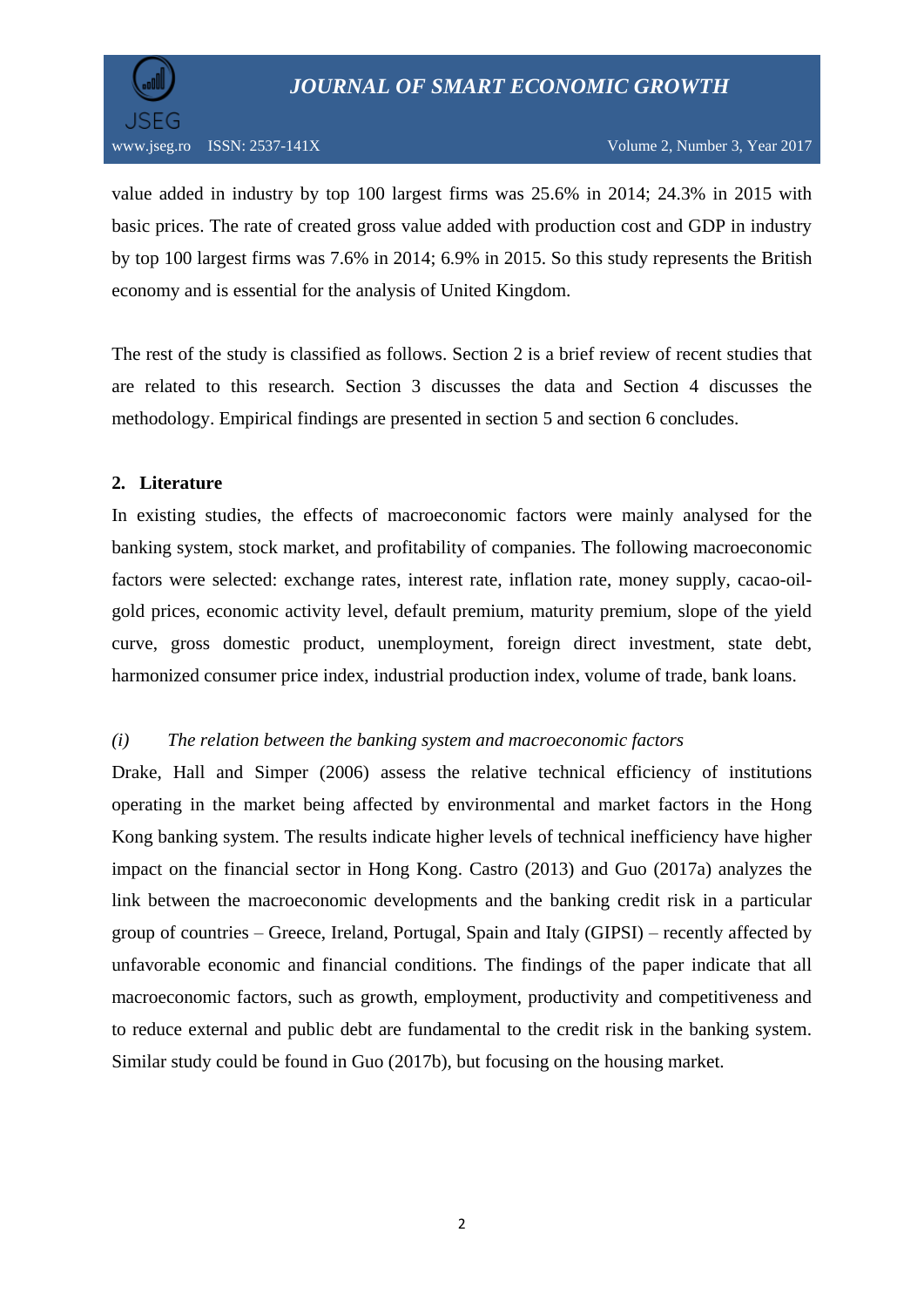

## *(ii) The relation between stock market and macroeconomic factors*

There is a positive correlation between exchange rates and stock returns for multinational firms in the US, South Africa and Egypt (Jorion 1990); negative correlation in Tunisia, Ghana, Kenya, Mauritius and Nigeria (Adjasi, Biekpe, and Osei 2011). Also, there is a positive correlation between lagged changes in the dollar and current abnormal returns of US. firms (Bartov and Bodnar 1994). Conversely, it was found that macroeconomic variables, such as maturity premium, slope of the yield curve, change in monthly expected inflation, had no effect on stock returns in the Japanese and U.K. markets (Chan, Karceski, and Lakonishok 1998). The effects of macroeconomic factors were compared German stock returns to British stock returns (Altay 2003). Accordingly, the unexpected interest rate factor and the unexpected inflation factor affected asset returns of the German Stock Market, but it did not find any evidence for the British stock market.

## *(iiii) The relation between profitability and macroeconomic factors*

The relation between macroeconomic factors and profitability was studied since 1970s (Shapiro 1975). Shapiro described the components which effect the profitability as long-run and short-run components. Shapiro determined a negative correlation between permanent components and exchange rate; but a positive correlation between the transitory component and exchange rate. Furthermore profitability of bank which was evaluated return on average assets was affected macroeconomic conditions in the 15 EU countries over the period 1995- 2001(Pasiouras and Kosmidou 2007). Gao (2000) studied changes of unexpected exchange rate affected the profitability of US multinational firms the period 1988-1993. Firms' profitability was very sensitive to consumer price index (CPI) and Producer Price Index (PPI) in sectors of beverages and food in Borsa İstanbul from the period 1998 – 2007. On the other hand it was found no relation between macroeconomic variables (inflation and growth rates) and profitability of companies in the Tunisian banking industry for the 1980-2000 period (Naceur 2003).

Profitability was evaluated by using macroeconomic factors that were mentioned studies above. Other studies used sector impacts, product differentiation and stage of product cycle (Caloghirou et al. 2004); differences of government, trade policies, technology efficiency,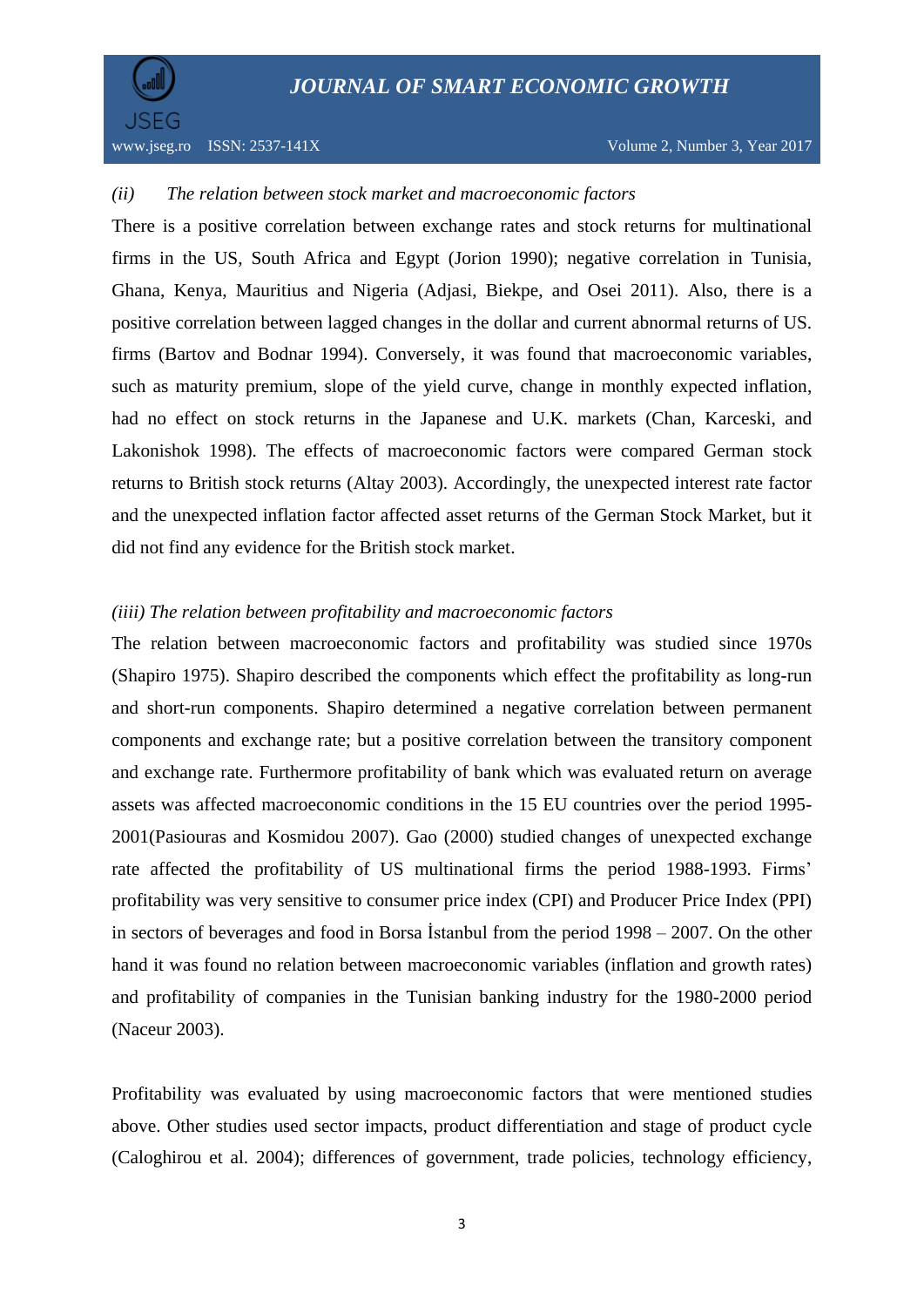

internal competition and culture (Ketelhöhn and Quintanilla 2012); firm strategy and the industry structure (Karabag and Berggren 2014); market power and more advanced operation (Canarella, Miller, and Nourayi 2013); economic growth, productivity, firm age and industry affiliation (Yazdanfar 2013) as indicator to explain the relationship with firms' profitability.

# **3. Data**

Economic profitability was evaluated by the rate of the net value added created by firms to its total assets. Profitability ratios of the 100 largest firms of the United Kingdom which represent the British economy have been used in the analysis. These firms are listed in the annual reports by Bank of England. The ranking of the top 100 firms is based on annual sales. The sectoral profitability ratios were compiled from annual reports each year regularly to the public. Ratios of the period of 2000-2014 are considere.

Estimating the effects of macroeconomic factors on profitability was used exchange rate, interest rate, inflation, gross domestic product (GDP), the rate of short term foreign debts to central bank international reserves, the rate of domestic debt interest payments to the net new borrowing and, the rate of domestic debt interest payments to total income tax. The definitions of these macroeconomic factors that affect the economic profitability are shown in Table 1.

| <b>Independent Variables</b> |                | <b>Definition</b>                                                                                    |  |
|------------------------------|----------------|------------------------------------------------------------------------------------------------------|--|
| EX                           | Exchange rate  | In this study the exchange rate was based on the US                                                  |  |
|                              |                | dollar announced by the Central Bank of The United                                                   |  |
|                              |                | Kingdom at the end of the year.                                                                      |  |
| <b>INT</b>                   | Interest rate  | Annual interest rates, announced by the Central Bank<br>of The United Kingdom, is used in the study. |  |
| <b>INF</b>                   | Inflation rate | Domestic producer price index is used as the inflation<br>rate.                                      |  |

| Table 1. Macroeconomic Indicator in the Analysis |  |  |
|--------------------------------------------------|--|--|
|--------------------------------------------------|--|--|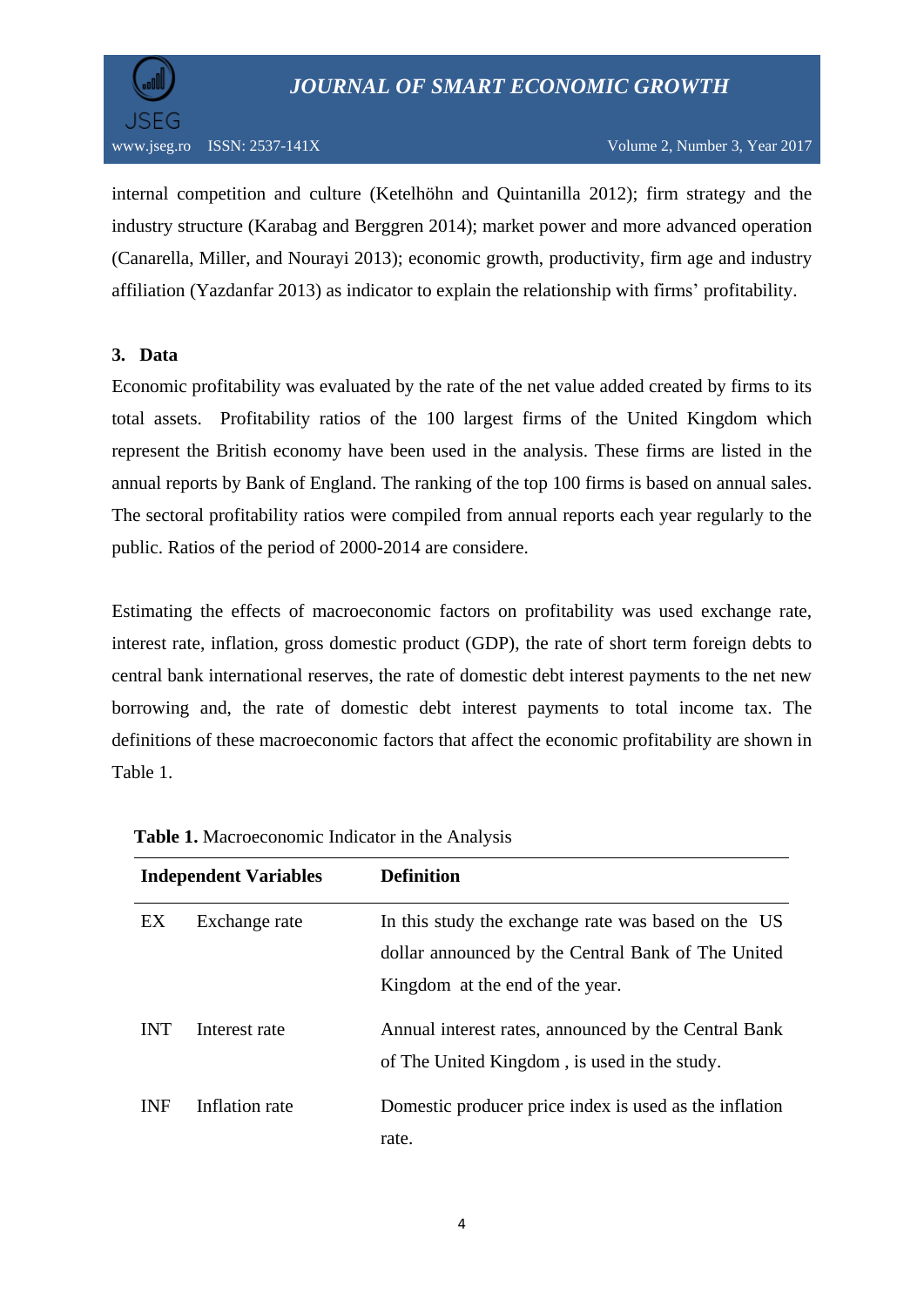

| <b>GDP</b> | <b>Gross Domestic</b>  | Market value of goods and services produced by        |
|------------|------------------------|-------------------------------------------------------|
|            | Product                | labor and property in The United Kingdom.             |
|            | Rate of short term     | Short term foreign debts / Central bank international |
| <b>FD</b>  | foreign debts to       | reserves The increase in this rate indicates that an  |
|            | central bank           | increasing amount of debt the economy. This may       |
|            | international reserves | result in a liquidity crisis.                         |
|            | (% )                   |                                                       |
| NB         | Rate of domestic debt  | Domestic debt interest payments / The net new         |
|            | interest payments to   | borrowing                                             |
|            | the net new borrowing  | This rate shows how much of the borrowing amount      |
|            |                        | is used for debt interest payments.                   |
|            |                        |                                                       |
| IT         | Rate of domestic debt  | Domestic debt interest payments / Total income tax    |
|            | interest payments to   | This rate shows how much of the tax income is used    |
|            | total income tax       | for debt interest payments.                           |

#### **4. Method and Hypotheses**

The data covers repeated observations on the same cross section of the sectors for the period of 2000-2014. Panel data was used to estimate the effects of macroeconomic factors that are dynamic in models containing lagged values of profitability. The estimation method was adopted from Shintani and Guo (2016). Shintani and Guo's dynamic factor estimators optimally exploit all the linear moment restrictions that follow from the assumption of no serial correlation in the errors, in an equation which contains individual effects, lagged dependent variables and no strictly exogenous variables. The main hypothesis and the regression model are shown below.

*H1: Firm profitability is affected by macroeconomic factors and lagged values of profitability.*  $(\sigma \neq 0)(B \neq 0)$ 

 $\Delta Y_{it} = Y_{it} - Y_{it-1} = \Delta \sigma Y_{it-1} + \Delta \beta_1 X_{lit} + \Delta \beta_2 X_{2it} + \Delta \beta_3 X_{3it} + \Delta \beta_4 X_{4it} + \Delta \beta_5 X_{5it} + \Delta \beta_6 X_{6it}$ *+ Δ β7X7it+ Δuit,*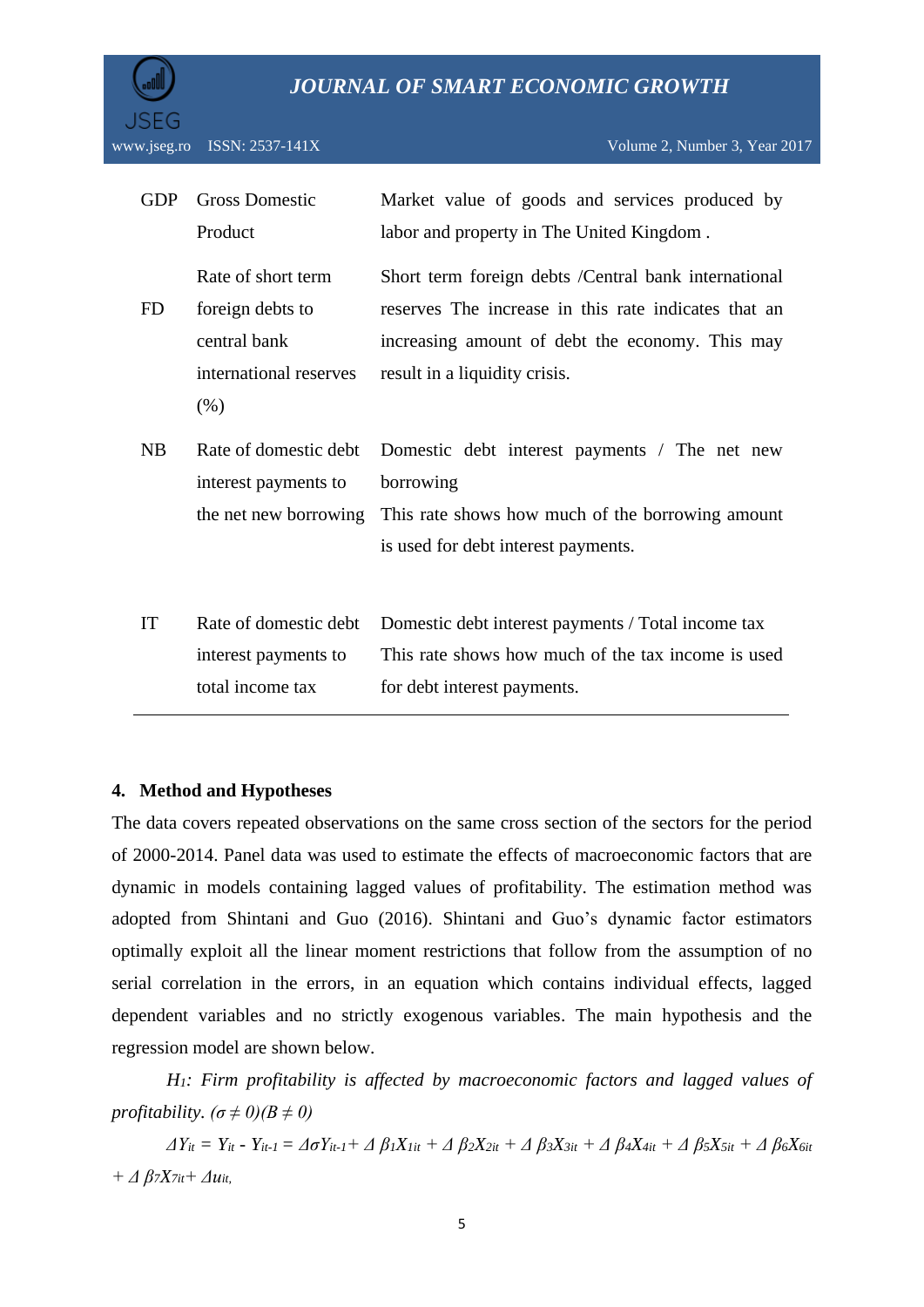

*where*

 $X_{1,2,...7} = EX$ , INT, INF, GDP, STFD/CBIR, DDIP/TNNB, DDIP/TIT,  $t = 1,2,...11$  and  $i =$ *1,2,…,8.* 

Shintani and Guo (2017a) proposed an estimator for serial correlation in the dynamic factors. This test calculates the first-order and second-order autocorrelation in the first-differenced errors. If the errors serially independent, those in first-differences will exhibit first- but not second-order serial correlation. Because the first difference of independently and identically distributed idiosyncratic errors will be serially correlated, rejecting the null hypothesis of no serial correlation in the first-differenced errors at order one does not imply that the model is misspecified. Rejecting the null hypothesis at higher orders implies that the moment conditions are not valid.

The test of the validity of instrumental variables is tested the Sargan test of over-identifying restrictions. All variables other than the lagged dependent variables are assumed to be strictly exogenous, although none of the over-identifying restrictions that follow from this assumption are exploited.

# **5. Empirical Findings**

The lagged dependent variable is statistically significant in explaining economic profitability and it has a positive sign as expected. Similarly, all independent variables are statistically significant for economic profitability. The rate of domestic debt interest payments to the net new borrowing, the rate of domestic debt interest payments to total income tax, GDP, inflation rate affect positively; the rate of short term foreign debts to central bank international reserves, exchange rate, interest rate affect negatively. Wald test was used to test overall significance of the statistical model. The model is statistically significant  $(p=0.0000<0.05)$  (Table 2).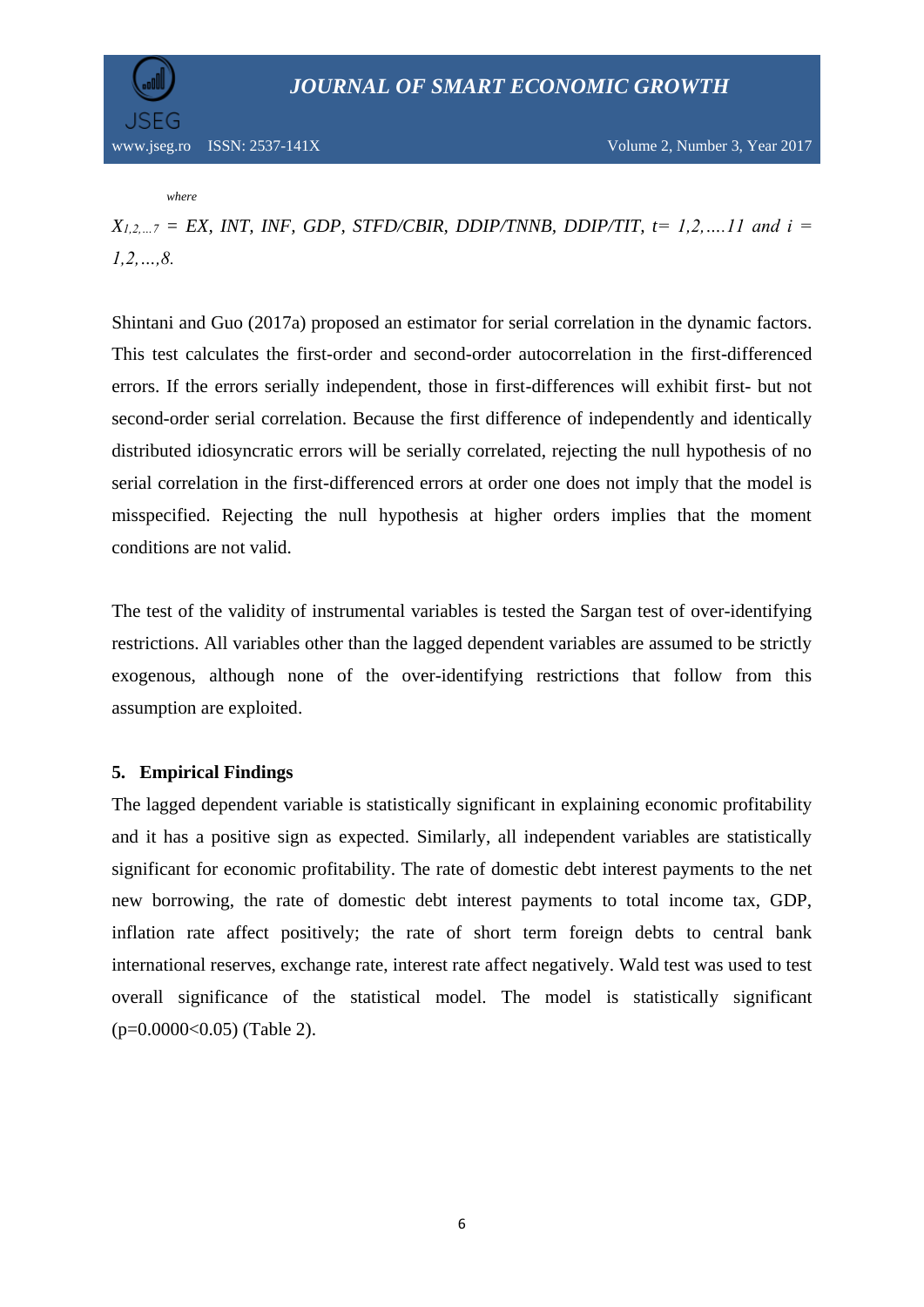

|               |                                      | Standard |         |         |  |
|---------------|--------------------------------------|----------|---------|---------|--|
|               | Coefficient                          | Error    | Z       | P > IzI |  |
| Economic      |                                      |          |         |         |  |
| Profitability | 0.308                                | 0.109    | 2.84    | 0.005   |  |
| L1            |                                      |          |         |         |  |
| EX            | $-3.553$                             | 0.754    | $-4.71$ | 0.000   |  |
| <b>INT</b>    | $-0.513$                             | 0.139    | $-3.7$  | 0.000   |  |
| <b>INF</b>    | 0.222                                | 0.093    | 2.39    | 0.017   |  |
| <b>GDP</b>    | 0.316                                | 0.113    | 2.79    | 0.005   |  |
| <b>FD</b>     | $-0.106$                             | 0.042    | $-2.50$ | 0.012   |  |
| NB            | 0.106                                | 0.037    | 2.83    | 0.005   |  |
| IT            | 0.193                                | 0.069    | 2.79    | 0.005   |  |
| Wald-test     | $\chi^2(8) = 41.48$                  |          |         |         |  |
|               | $p$ -value = 0.0000                  |          |         |         |  |
| AR(1)         | $z = -6.2659$<br>$p$ -value = 0.0000 |          |         |         |  |
|               |                                      |          |         |         |  |
| AR(2)         | $z = 0.75455$                        |          |         |         |  |

|  | <b>Table 2.</b> Estimation and test results |  |  |  |
|--|---------------------------------------------|--|--|--|
|--|---------------------------------------------|--|--|--|

As expected, the output (Table 2) presents strong evidence (p=0.0000<0.05) against the null hypothesis of zero autocorrelation in the first-differenced errors at order 1 (AR1). However, the output above presents no significant evidence  $(p=0.4505>0.05)$  of serial correlation in the first differenced errors at order 2 (AR2) as expected.

The validity of instrumental variables was tested the Sargan test of over identifying restriction. The output presents evidence the null hypothesis is not rejecting, thereby overidentifying restrictions are valid as follows.

*χ² (44) = 49.22645 Prob>χ² =0.2719*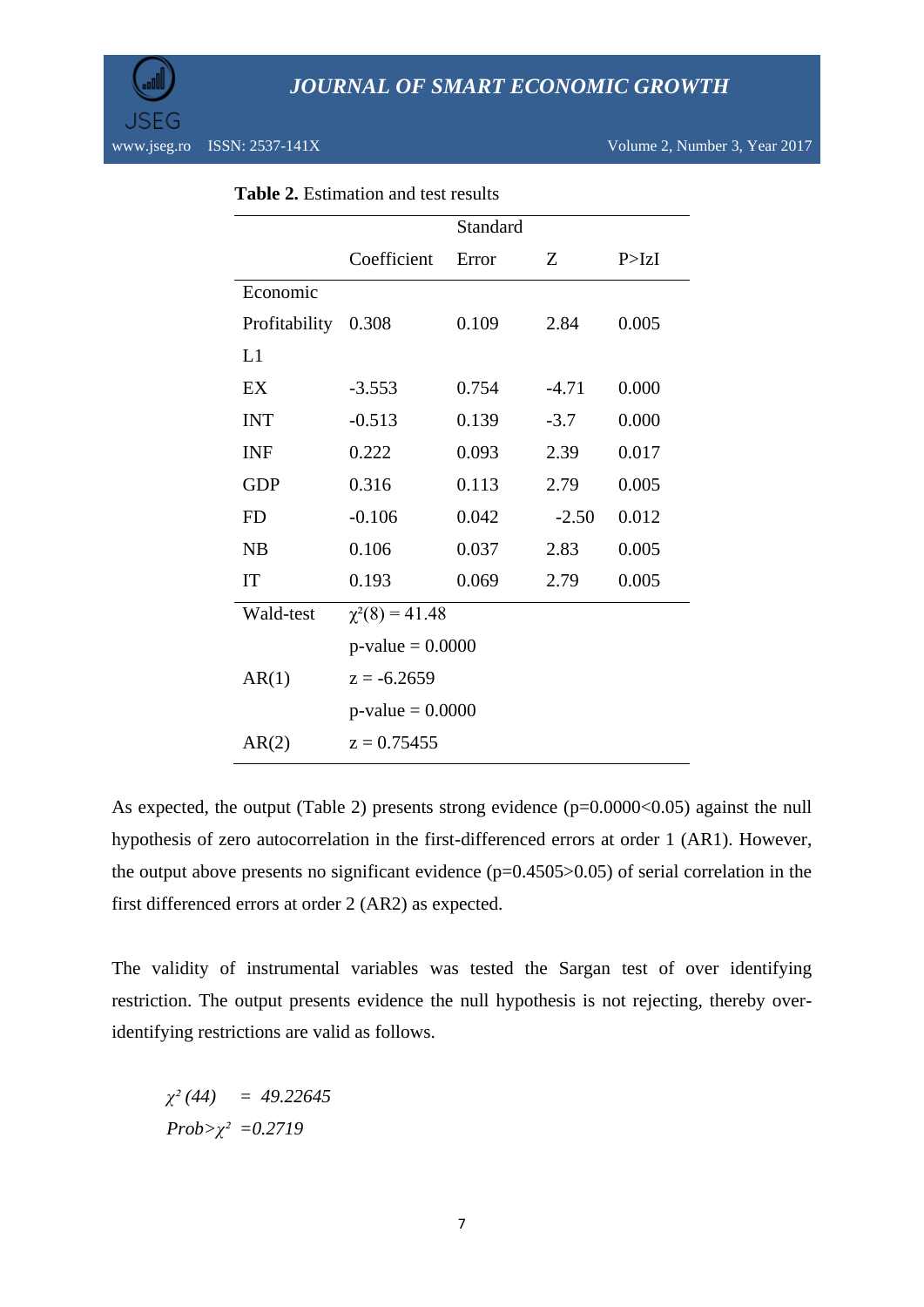

*The number of instruments in the model (p)=52 The number of parameters (k)=8*

# **6. Conclusion**

The top 100 largest firms' profitability was affected by macroeconomic factors which were defined as independent variable. The performance of these firms plays a major role in the British economy. The performance evaluated economic profitability that is the rate of the net value added created by firms to its total assets. The sectoral profitability ratios were compiled from annual reports each year regularly declared to the public according to sectors for the period of 2000-2014. Macroeconomic factors are exchange rate, interest rate, inflation rate, gross domestic product, the rate of short term foreign debts to central bank international reserves, the rate of domestic debt interest payments to the net new borrowing and, rate of domestic debt interest payments to total income tax in the analysis. Lagged values of profitability, the rate of domestic debt interest payments to the net new borrowing, the rate of domestic debt interest payments to total income tax, GDP, inflation rate affect positively; the rate of short term foreign debts to central bank international reserves, exchange rate, interest rate affect negatively.

The rate of short term foreign debts to central bank international reserves shows the share of the short term foreign debt payments with respect to the reserves of the central bank and the increase in this rate can be interpreted as an increase in the debt of the economy and liquidity trouble. There is a negative relationship between this rate and profitability. The increase in this rate leads to the economic crisis of liquidity. While foreign debt payments is increasing, international reserves are expected to decline. By increasing the central bank international reserves through the increase in foreign exchange inflows to the country (e.g. increase in exports and decrease in imports), this rate can be lowered. For this reason, it is expected that there is a negative relationship between profitability and this rate.

The rate of domestic debt interest payments to the net new borrowing shows how much of the borrowing amount is used for debt interest payments. The rate of domestic debt interest payments to the net new borrowing represents the share of the government's domestic debt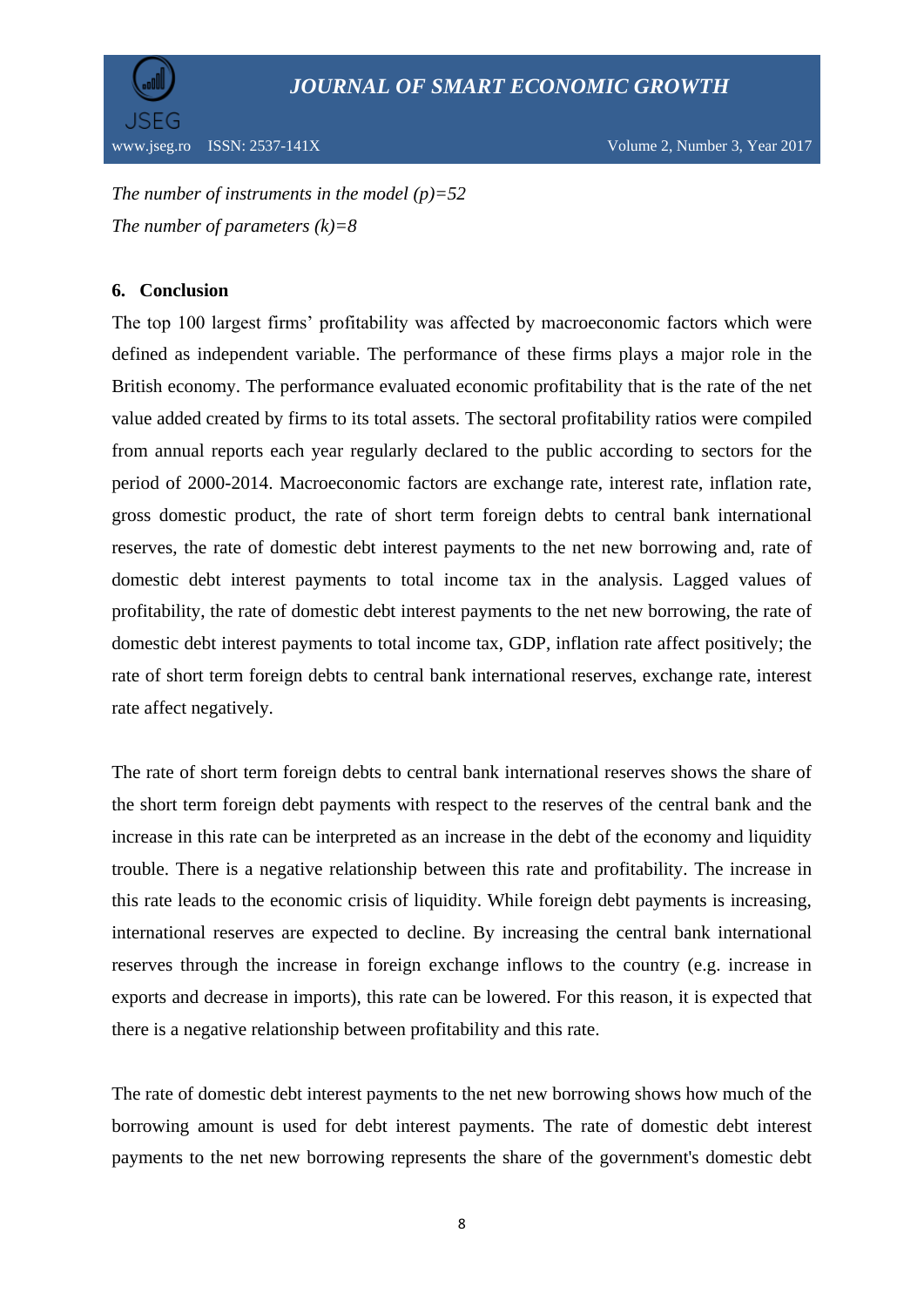

www.jseg.ro ISSN: 2537-141X Volume 2, Number 3, Year 2017

payments in the new borrowing. The high rate indicates that the government hasn't paid its debts with new debt. This low rate indicates that the debt is paid by borrowing new debt. The government owes to invest in or to pay interest. In the study, there is a positive relationship between profitability and this rate. Because government uses tax revenues, other revenues or owes to make domestic debt interest payments on Treasury bonds and bills. Accordingly, if tax revenues are increased instead of borrowing, this rate will increase. An increase in tax revenues can be related to profitability. Therefore, when the tax revenues increase, the government will charge more taxes to pay the domestic debt interest payments. So, tax incomes should be considered when assessing this rate.

The rate of domestic debt interest payments to total income tax shows how much of the tax income is used for debt interest payments. There is a positive relationship between this rate and profitability. If the government pays interest on domestic debt from collecting taxes and uses the savings rather than tax only in the payment, it can be said that there is a positive relationship between this rate and profitability. It was stated that one of the main reasons for the positive relationship between the rate of domestic debt interest payments to the net new borrowing, the rate of domestic debt interest payments to total income tax, GDP, inflation rate, and profitability could be increase in tax revenues due to the increase in the profitability and used for domestic debt interest payments. The positive relationship between the rate of domestic debt interest payments to total income tax and profitability confirms this expression. The tax burden will increase as the incomes of the enterprises increase. In addition to real investment, businesses can invest in bonds and treasury bills. Therefore, there is a negative relationship between domestic debt interest payments and profitability due to the increase in tax revenues.

Gross domestic product is the currency value of goods and services produced in a country in a given period. Therefore, as the goods and services produced in the country increase, the profitability is expected to increase. There is a negative relationship between the interest rate and the inflation rate. The increase in the general level of prices is inflation. Inflation occurs if the demand for goods and services produced in a country exceeds production. In addition, the increase in the payments made to the production factors and the payments made to the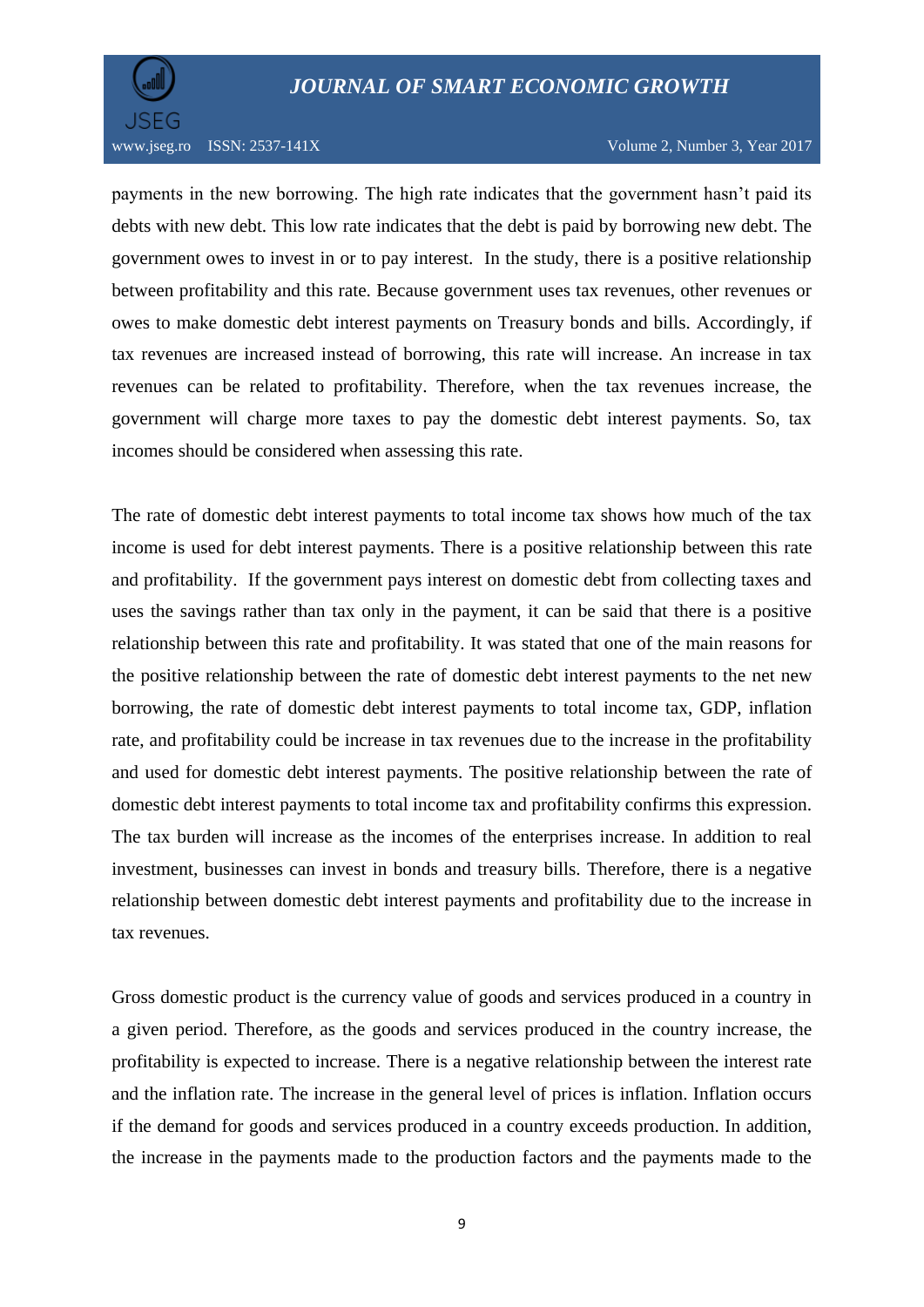

inputs used in the production are reflected in the prices, which causes the inflation. Therefore, it is expected that inflation will increase as the production amount will increase as the profitability of the enterprises increases. On the other hand, if interest rates increase, this investment will be directed and will have an effect on reducing inflation.

It is seen that the increase in the exchange rate will decrease the profitability because the enterprises using input from abroad will increase their costs. However, when the number of exporting enterprises increases, the cost increase for input will create a greater added value in the sale of goods, so this time will have a positive effect. Since the majority of manufacturing enterprises in The United Kingdom use imported inputs, the increase in the exchange rate also reflects the costs in the short term. However, since sales prices can't be increased in the short term, this situation will result in a decrease in the profitability of the enterprises.

## **References**

- 1. Adjasi, C., N. Biekpe, and K. Osei. 2011. Stock prices and exchange rate dynamics in selected African countries: a bivariate analysis. *African Journal of Economic and Management Studies* 2(2): 143-164.
- 2. Altay, E. 2003. The effect of macroeconomic factors on asset returns: a comparative analysis of the German and the British stock markets in an APT framework. Working paper.
- 3. Bartov, E., and G. Bodnar. 1994. Firm valuation, earnings expectations, and the exchange-rate exposure effect*. Journal of finance*: 1755-1785.
- 4. Caloghirou, Y., A. Protogerou, Y. Spanos, and L. Papagiannakis. 2004. Industryversus firm-specific effects on performance: contrasting SMEs and large-sized firms. *European Management Journal* 22(2): 231-243.
- 5. Canarella, G., S. Miller, and M. Nourayi. 2013. Firm profitability: mean-reverting or random-walk behaviour? *Journal of Economics and Business* 66: 76-97.
- 6. Castro, V. 2013. Macroeconomic determinants of the credit risk in the banking system: the case of the GIPSI. *Economic Modelling* 31: 672-693.